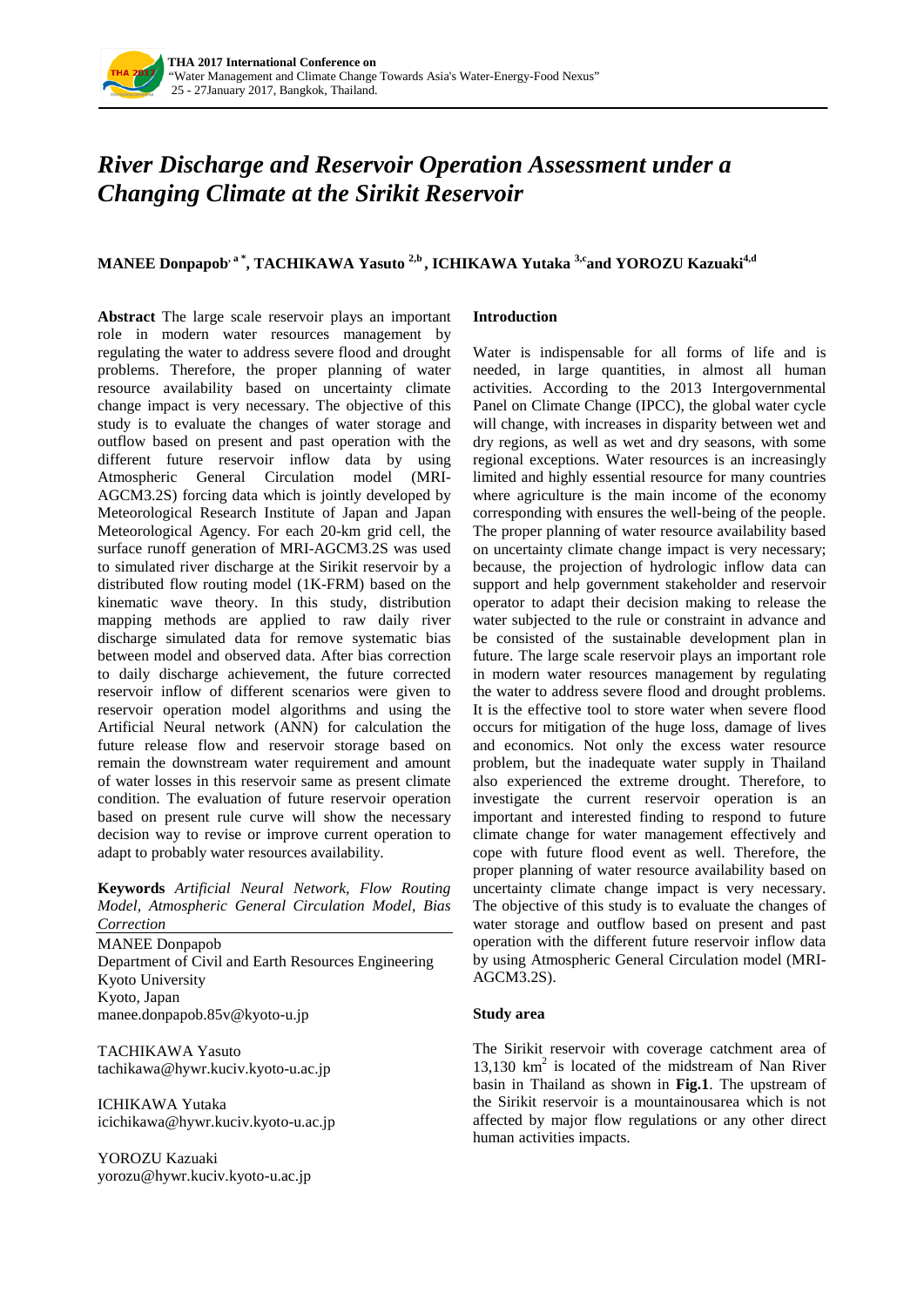



**Fig.1** Map showing the study area, reservoir location and spatial 20 km x 20 km square grid of MRI-AGCM3.2S.

The continuous time series data of observed inflow into the reservoir is available for the period of 1974-2013 (40 years). Its climate is tropical with distinctly clear dry and wet seasons. The seasons are defined as follows: the dry season starts from November until April and the wet season starts from May until October.

#### **Methodology**

The overall of this research can be divided into river discharge prediction part and reservoir operation assessment part for present and future climate scenarios. To estimate river flow for water resource assessment, the hydrological model is widely represented the interaction between hydrologic cycle element such as precipitation, soil Moisture, river flow and evapotranspiration. Several impacts of climate change studies with distributed hydrological model were conducted at the Chao Phraya River Basin in Thailand (Wichakul et al., 2015; Hunukumbura and Tachikawa, 2012). In this study, the 1K-FRM distributed flow routing model was chosen to handle input spatial data such as gridded rainfall; therefore, this model can applicable to access reservoir inflow under a changing climate as well. 1K-FRM is originated development in Hydrology and Water Resources Research Laboratory at Department of Civil and Earth Resources Engineering, Kyoto University.1K-FRM is a distributed flow routing model based on kinematic wave flow approximation. The kinematic wave model is conduct to all rectangular elements gridded to link the water to downstream associate with the derived catchment model. Basically, the selecting of Digital Elevation Model (DEM) data used in catchment model is HydroSHEDS (Hydrological data and maps based on SHuttle Elevation Derivatives at multiple Scales) provides hydrographic information in a comprehensive and consistent format for both local and global-scale applications (Lehner, 2006).1K-FRM used 30 arc-second resolutions (approximately 1 kilometer at

near equator area) as a catchment model. The flow direction is defined into 8 directions which assigns flow depends on the different elevation with in a direction of steepest downward slope as illustrated in **Fig. 2**.The basic kinematic wave equation for each rectangular slope elements is

$$
\frac{\partial A}{\partial t} + \frac{\partial Q}{\partial x} = q_L(x, t) \tag{1}
$$

where t denotetime; A is the cross-sectional area; Q is discharge; and  $q_L (x,t)$  is the lateral inflow per unit length of each slope element. Another equation used to solve above equation is the relationship of Manning type of the discharge and a rectangular crosssection area of each cell as follows:

$$
Q = \alpha A^{m}, \alpha = \frac{\sqrt{i_o}}{n} \left(\frac{1}{B}\right)^{m-1}, m = \frac{5}{3}
$$
 (2)

where  $i_0$  is slope gradient; n is the Manning's roughness coefficient; and B is the width of the flow.

There are two main parameters inside 1K-FRM model which consist of the Manning's roughness coefficient for the slope unit ns and Manning's roughness coefficient for the river channel unit cell  $n_r$ . In this study, the parameter of  $n_s = 0.03$  m<sup>-1/3</sup>s and  $n_r = 0.1$  m<sup>-1</sup>  $1/3$ <sub>s</sub> were used for the suitable values.

General circulation models (GCMs) have been commonly used in climate change impact studies. The several studies of application to use GCMs in Chao Phraya River Basin and surrounding River Basin were conducted. For instance, Hunukumbura and Tachikawa (2012) utilized the runoff projected by MRIAGCM3.1S, which showed the increasing of extreme discharge at the upper part of Chao Phraya River Basin and the decreasing of monthly discharge in October at the Pasak River basin. Kure and Tebakari (2012) showed the increased tendency of the mean annual river discharge and annual maximum daily flow at the NakhonSawan station located at the downstream of the four major rivers in the in upper Chao Phraya River Basin using the precipitation and temperature projected by MRI-AGCM3.1S and MRI-AGCM3.2S. Champathong et al. (2013) assessed the uncertainty of river flow projections using the outputs of MRIAGCM3.1S and MRI-AGCM3.1H.Kitpaisalsakuiet al. (2016) also used MRI GCM data to assesses the impact of climate change on reservoir operation in Central Plain Basin of Thailand.

The GCM outputs used for this research were gridded runoff generation data from MRI-AGCM 3.2S (Mizuta et al., 2012), where 'S' refers to super-high resolution developed by Japan Meteorological Agency (JMA) and the Meteorological Research Institute (MRI). The AGCMs grids covering the Sirikit reservoir study area were total of 88 grids (8 columns and 11 rows) with the spatial resolution 0.1875 degree (approximately 20 km), located between the latitude of 17 degrees 42 minutes and 19 degrees 35 minutes north and the longitude of 100 degrees 7 minutes and 101 degrees 26 minutes east.To obtain the high resolution of climatic forcing data is to used downscaling technic by an atmospheric general circulation model (Kitoh et al.,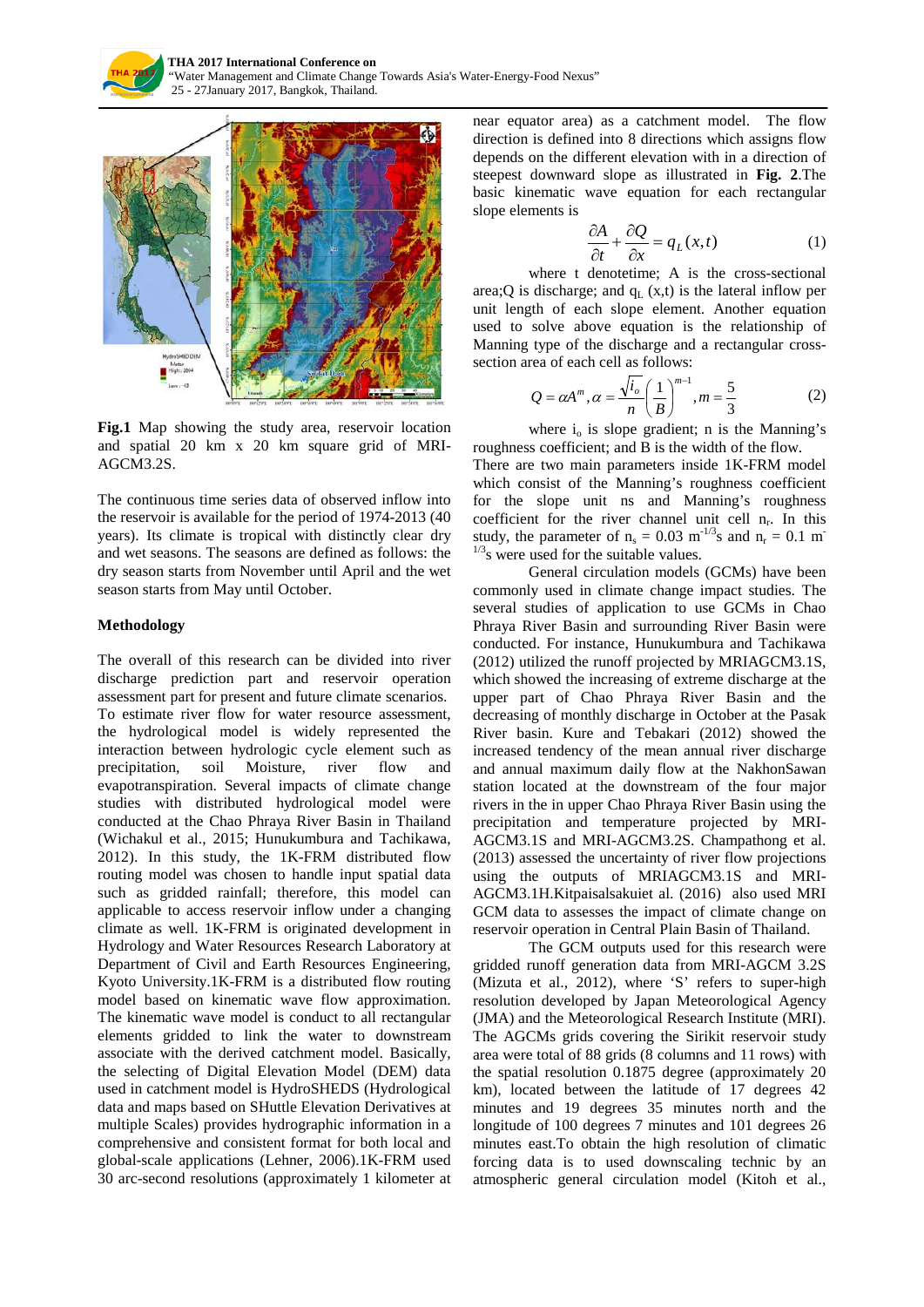

**THA 2017 International Conference on**  "Water Management and Climate Change Towards Asia's Water-Energy-Food Nexus" 25 - 27January 2017, Bangkok, Thailand.

2015).The high-resolution that is obtain the observed or projected sea surface temperature (SST) as boundary condition. This type of mechanism simulations, which uses the observed present day inter-annually varying SST plus ensemble mean future SST changes obtained by CMIP-class models, can minimize the effects of climate model bias. Based on the SST data of 28 CMIP5 model, the different SST spatial patterns are analyzed by a cluster analysis of these 28 CMIP5 model. After that, the 28 CMIP5 modelclassified into 3 clusters from 8, 14 and 6 models of cluster 1, cluster 2 and cluster 3, respectively.

That model has a horizontal resolution of triangular truncation 959 (TL959) and a vertical resolution of 64 levels (top at 0.01 hPa) to transform grid uses 1920\* 960 grid cells with corresponding to approximately a 20 km grid interval. The 20-km mesh MRI-AGCM3.2 was employed in each 25-year timeslice experiment for the present-day climate (1979- 2003) and late 21stcentury climate (2075-2099) scenarios with the Representative Concentration Pathway (RCP) 8.5 that refers to the final radiative forcing achieved by the year 2100 around 8.5 watts per square meter  $(W/m^2)$ . Moreover, the cluster analysis also analyzed the ensemble SST to classify the characteristic pattern of SST into three groups as following 1) cluster 1: Uniform warming in the tropics zone pattern or in the both hemispheres, 2) Cluster 2: Larger warming over the central equatorial Pacific (so-called EI Nino-like pattern) and 3) Cluster 3: Larger warming in the north Indian Ocean and north-west Pacific pattern. Therefore, the future climate projection was combined of different SST (4 future SSTs) to assess the uncertainty of future water availability.However, for 20 km grid output data provide a new cumulus convection scheme (Yoshimura et al, 2015), called the "Yoshimura scheme" only. For each 20-km grid cell, the various hydrological components of MRI-AGCM 3.2S such as precipitation, evaporation, transpiration and surface runoff generation were calculated through the land surface scheme as shown in **Fig 2**.The runoff generation of MRI-AGCM3.2S was used to simulated river discharge at the Sirikit reservoir by a distributed flow routing model (1K-FRM) based on the kinematic wave theory(Tachikawa and Tanaka, 2013).All period of simulation has been performed at a spatial resolution of 1 km and temporal resolution of one day. For the verification data, the observed time series of daily inflow was obtained from the Electricity Generating Authority of Thailand (EGAT).

A recent bias correction method based on a relationship of cumulative distributions (CDFs) of the GCMs and observation data has been commonly used for hydrologic simulations and climate change studies.The distribution mapping technique adjusts all particles of the cumulative distribution function (CDF) of projected data with GCM outputs by using the CDF of observation and construct a transfer function to convert the projected data using GCMs to corrected data.



**Fig.2** The framework diagram river discharge simulation.

a) Land surface generation data of MRI-AGCM3.2S fed into river discharge simulation in a grid. b) Schematic drawing of a catchment and flow routing model using HydroSHEDS DEM.

All bias correction methods of quantile mapping have to initiate by 1) sorting long-term observation and simulation river discharge data to create CDFs for each calendar month (Jan-Dec); 2) correcting bias in the frequency and intensity distribution on each different method; and 3) rearranging corrected data back to the original time series.

The classical distribution quantile mapping (eQM) is expressed by setting the pair with the same non-exceedance probability as follow

$$
Q^*_{c} = F_{obs,C}^{-1}(F_{raw,C}(Q_{raw,C}))
$$
 (3)

where  $Q^*$  is the corrected river discharge value, Oraw, C is the raw original river discharge value and stands for the inverse function of CDFs of the observed daily discharge, and accordingly Fraw,C as the CDFs of the projected river discharge using MRI-AGCM3.2S.However, for the application of eQM method to the future climate condition, if we assume that the transfer function is stable and follows the same current climate condition. Li et al. (2010) proposed the eQM with the difference of CDFs or referred to as equidistant CDF matching  $(EDCDF_m)$  to calculate by adding the difference between CDFs of GCM and observation river discharge during future climate condition as following equation:

$$
Q^* = Q_{raw,P} +
$$
  
[ $F_{obs,C}^{-1}(F_{raw,P}(Q_{raw,P})) - F_{raw,C}^{-1}(F_{raw,P}(Q_{raw,P}))](4)$ 

where,  $Q_{\text{raw},\text{pix}}$  the original river discharge value for the future projection period. The  $F_{obs, C}^{-1}$  and  $F_{raw, C}^{-1}$  stand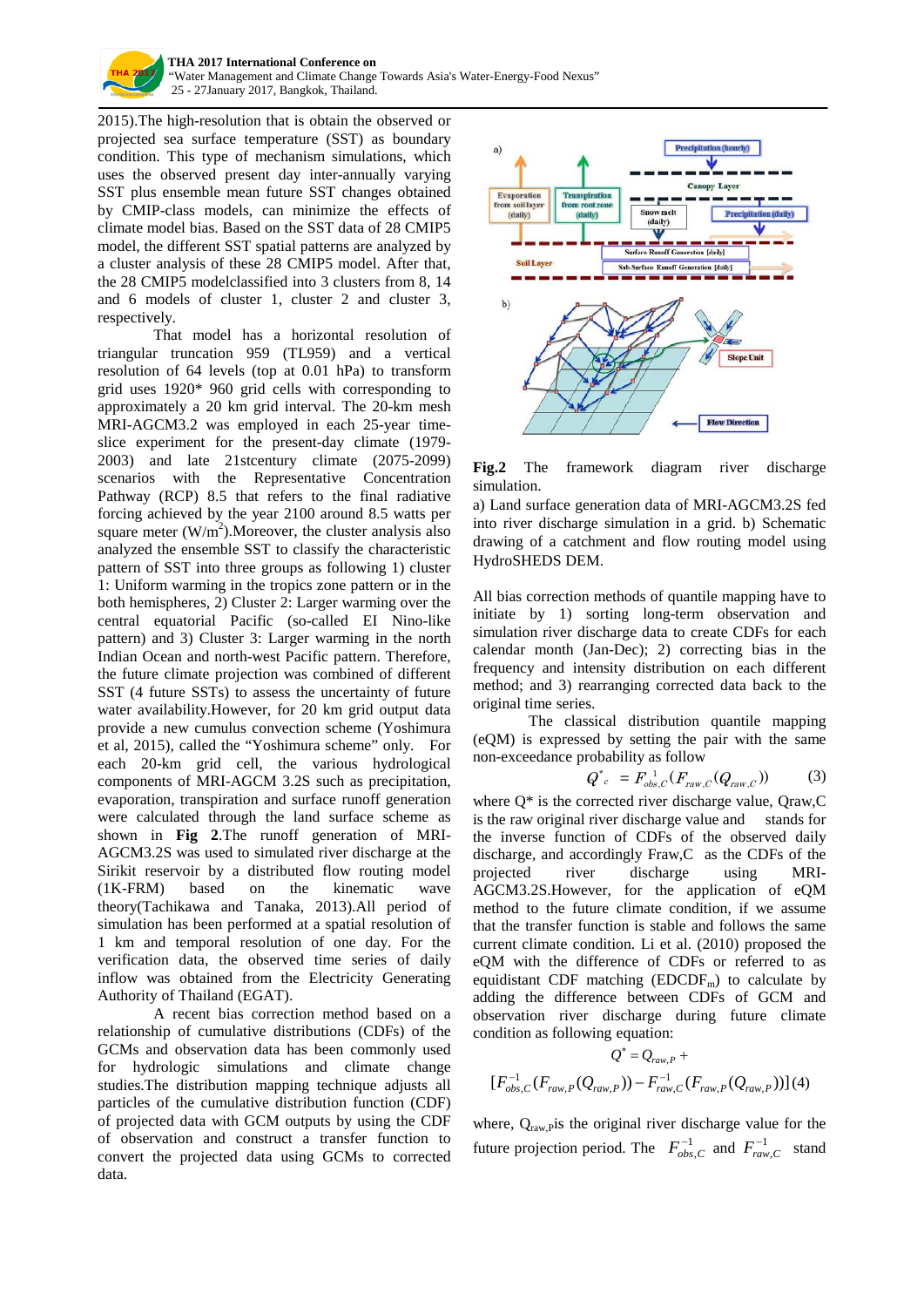

for the inverse function of CDFs of the observations and raw GCMs during present climate period, respectively.

Moreover,The gamma distribution with shape parameter  $\beta$  and scale parameter  $\alpha$  is defined as:

$$
f(x) = x^{\alpha - 1} \cdot \frac{1}{\beta^{\alpha} \cdot \Gamma(\alpha)} \cdot e^{\frac{-x}{\beta}}; x, \alpha, \beta > 0
$$
 (5)

where  $\Gamma$  is the gamma function. In this study, the shape and scale parameter were fitted with observation and GCMs projection on each calendar month. The gQM method is a parametric correction method which can be expressed as:

$$
Q_c^* = F_Y^{-1}(F_Y(Q_{raw,C} | a_{raw,C}, \beta_{raw,C}) | a_{obs,C}, \beta_{obs,C})
$$
 (6)

$$
Q_{_{P}}^{^{\ast}}=F_{_{Y}}^{^{1}}(F_{_{Y}}(Q_{_{raw},P}\big| \boldsymbol{a}_{raw,\mathcal{C}},\boldsymbol{\beta}_{raw,\mathcal{C}})\big| \boldsymbol{a}_{obs,\mathcal{C}},\boldsymbol{\beta}_{obs,\mathcal{C}})(7)
$$

Maneeet al. (2016) found the equidistant CDF matching (EDCDFm) and the empirical with gamma distribution quantile mapping (gQM) methods showed the good overall performance and applicable to potentially changed climate condition in term of less bias of water balance and proper for adjusted peak river discharge.

For reservoir operation assessment part aims to estimate the future water storage and to evaluate the tendency of excess water use (flood risk) and insufficient water use (drought risk) by given the bias-corrected river discharge based on the methodology of previous section. The Flowchart of reservoir simulation procedure for calculated future reservoir outflow and storage is shown as **Fig. 3**. Kim et.al (2009) investigated the adaptability of current dam operation rules under climate change condition to a dam in the upper part of Tokyo, Japan based on AGCM20 input data. The Artificial Neural Network (ANN) is selected to learn the past reservoir operation and transferred to the machine learning. The relationship of storage and reservoirs inflow is important to give through covariates (also known as input variables) and response variables (also known as output variables) is represented as release flow of reservoir.The ANN consists of the neurons are organized in layers, which are usually fully connected by synapses. A synapse can only connect to subsequent layers.The input layer consists of all covariates in separate neurons and the output layer consists of the response variables.



**Fig.3** Flowchart of reservoir simulation for future reservoir outflow and storage.

The layers in between input and output layers are referred to as hidden layers, as they are not directly observable. Input layer and hidden layers include a constant neuron relating to intercept synapses. The number of hidden layers and numbers of nodes in each hidden layer are usually determined by a trial-and-error procedure (Govindaraju, R. S., 2000); therefore, the output of a node in a layer is only a dependent on the inputs it receives from previous layers and the corresponding weight.

This neural network models the relationship between the two covariates (inflow and water storage) and the response variable outflow.There are twelve neural networks which are constructed by separating reservoir operation data (reservoir inflow, outflow and water storage) into on different each calendar month. For the future outflow estimation, the analysis was calculated by bias-corrected inflow as an input to reservoir and setting the daily loess in the reservoir based on 40 years historical reservoir operation. Lastly, the general water balance equation was used to calculate the future reservoir storage as

$$
S_{t+1} = S_t + I_t \cdot O_t \cdot Loss_t \tag{8}
$$

where t stands for the month,  $S_{t+1}$  stands for next day reservoir storage,  $S_t$  is current reservoir storage,  $I_t$  is daily inflow to reservoir,  $O_t$  is the daily outflow that is acquired from different model structure of ANN and  $Loss<sub>i</sub>$  is total daily losses from reservoir. In this study, the losses from reservoir were calculated by the different water storage from general water balance equation and the observed water storage. According to the various the future river discharge projection was conducted before given to reservoir operation model, the initial reservoir storage setting is also important to control reservoir storage at the initial condition, So the initial reservoir storage condition is defined into three different level as follow, normal condition (at 8,250 MCM), upper rule curve condition on January, 1st (at 9,494 MCM) and lower rule curve condition on January, 1st (at 6,405 MCM).

#### **Results and discussion**

The results of average daily reservoir inflow of biascorrected river discharge at Sirikit dam during present climate (1979-2003) were summarizes in the flow duration curve plot for comparison the characteristic of high and low flow between reservoir inflow observation and both bias-correctedriver discharge as shown in**Fig4**.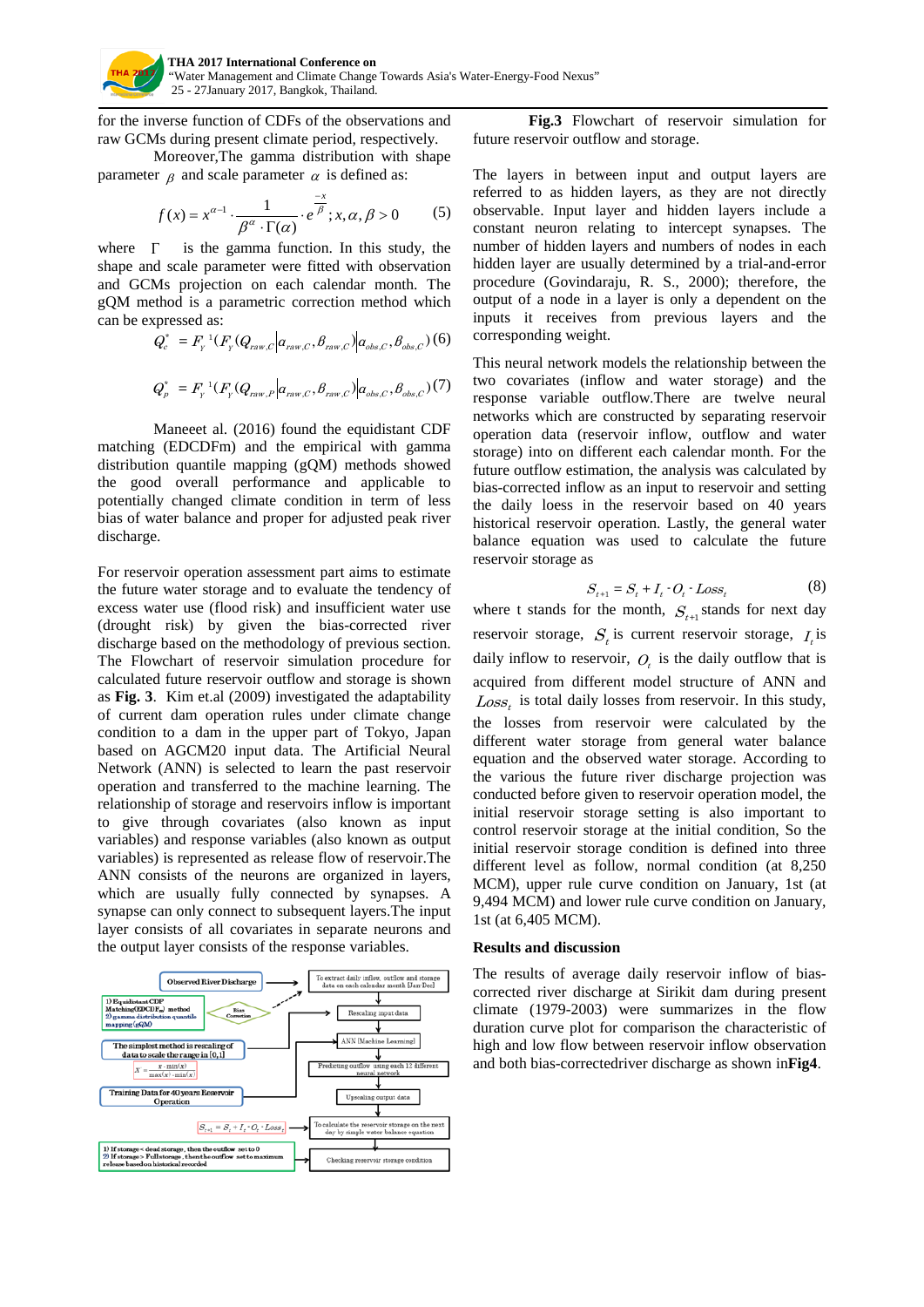

**Table1** Summary of ensemble simulation name for future experiment.

| Bias Correction Method | Empirical distribution Gamma distribution |                  |
|------------------------|-------------------------------------------|------------------|
| Future SST setting     | quantile mapping                          | quantile mapping |
| Ensemble Mean SST      | Mean EDCDF                                | Mean gQM         |
| Cluster1 SST           | C1 EDCDF                                  | $C1$ gQM         |
| Cluster2 SST           | C <sub>2</sub> EDCDF                      | $C2 \text{ gQM}$ |
| Cluster3 SST           | C3 EDCDF                                  | $C3$ gQM         |

For the changes in river discharge through Sirikit reservoir under a changing climate. The majority cases of the future annual reservoir inflow are higher than present observed Sirikit reservoir except the c1\_gQM and c2\_gQM. The amount of water resources availability in the future climate experiment showed that the reservoir inflow with SST of c3 pattern reproduce a highest value. However, after applying bias-corrected reservoir inflow data can cause the contrast of low flow occur in the case of reservoir inflow with SST of c2 pattern as shown in **Fig.5** and **Fig.6**.

### **Comparison release flow simulation and observation during 1974-2013**

The output of reservoir operation based on the Artificial Neural Network (ANN) have been evaluate by compared with the observed outflow from 1974-2013.



**Fig.4** The total-flow duration curve between observation, raw simulation and bias-corrected river discharge at Sirikit dam during present climate (1979- 2003).



**Fig.5** The total-flow duration curve between observation, raw simulation and bias-corrected river discharge (gQM method) at Sirikit dam during future climate (2075-2099).



Fig.6 The total-flow duration curve between observation, raw simulation and bias-corrected river discharge ( $EDCDF_m$  method) at Sirikit dam during future climate (2075-2099).

The best simulated results of average monthly outflow and water storage showed a good performance and reasonable to utilized for the future release flow assessment under the impacts of climate change. **Fig.7** showed that the average outflow simulation performed well with the small difference between average outflow and water storage. However, the amount of outflow in particular month found some error for monthly outflow analysis as shown in **Fig.8**.

Lastly, the future reservoir storage and outflow simulation under different scenarios showed that in percentage of changes in **Table 2** for water storage and **Table 3** for water release of different reservoir inflow projection data. The limitation of this projection is to assume the same rate of downstream water requirement and reservoir loss during present climate condition. According to the **Table 2**, the tendency of future storage might be decreasing of all scenarios with bias-corrected gQM cases of reservoir inflow projection data.



**Fig.7** The average monthly observed and simulated outflow during 1974-2013.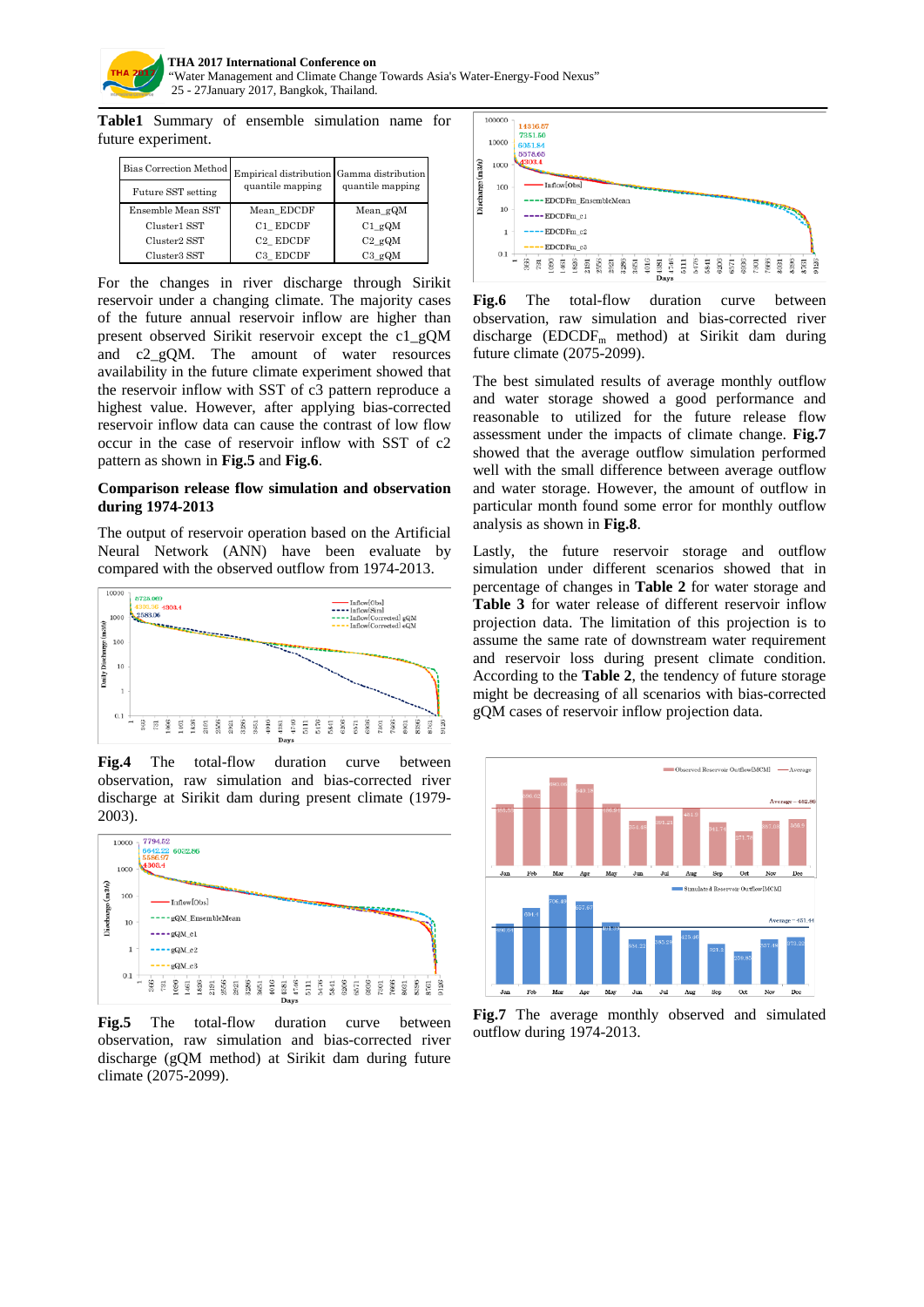



**Fig.8** Comparison of monthly outflow observation and simulation by ANN

Furthermore, the future storage water storage of biascorrected Mean\_EQCDFm and c1\_ EQCDFm showed the decreasing water storage from January until July and increasing water storage from August until December. For c2 EQCDFm and c3 EQCDFm cases showed the increasing water storage trend throughout the year. The overall water release flow results showed the reasonable and matching with the relationship of water storage. For instance, the tendency of future water release might be decreasing of all scenarios with bias-corrected gQM cases.

**Table 2** The percentage of water storage changes on each different reservoir inflow projection data.

| Scenarios               | Initial Storage | Jan     | Feb      | Mar      | Apr      | May      | Jun      | Jul     | Aug     | Sep     | Oct     | Nov     | Dec     |
|-------------------------|-----------------|---------|----------|----------|----------|----------|----------|---------|---------|---------|---------|---------|---------|
| Observed                | normal          | 6.742   | 6.406    | 5,900    | 5.316    | 4.847    | 4,675    | 4.780   | 5.466   | 6.406   | 6.918   | 6.931   | 6.776   |
| EDCDFm Ensembl<br>eMean | Upper           | 2.26    | 0.36     | $-0.68$  | $-0.87$  | $-0.28$  | $-0.40$  | 2.14    | 2.79    | 4.47    | 6.57    | 6.36    | 5.21    |
|                         | Normal          | 0.28    | $-1.69$  | $-3.02$  | $-3.77$  | $-3.80$  | $-4.16$  | $-1.43$ | 0.15    | 2.83    | 5.24    | 5.10    | 3.93    |
|                         | Lower           | $-1.39$ | $-3.33$  | $-4.64$  | $-5.33$  | $-5.22$  | $-5.43$  | $-2.58$ | $-0.76$ | 2.14    | 4.68    | 4.55    | 3.33    |
| EDCDFm c1               | Upper           | $-0.15$ | $-2.17$  | $-3.32$  | $-3.88$  | $-4.22$  | $-3.79$  | 0.15    | 3.29    | 3.07    | 2.28    | 2.63    | 1.73    |
|                         | Normal          | $-0.95$ | $-3.01$  | $-4.42$  | $-5.62$  | $-6.43$  | $-6.11$  | $-1.92$ | 1.99    | 2.53    | 2.19    | 2.58    | 1.68    |
|                         | Lower           | $-2.21$ | $-4.29$  | $-5.75$  | $-7.00$  | $-7.75$  | $-7.32$  | $-3.05$ | 1.15    | 2.14    | 1.95    | 2.38    | 1.48    |
| EDCDFm c2               | Upper           | 8.94    | 7.10     | 6.28     | 6.52     | 7.32     | 7.48     | 10.36   | 9.37    | 11.13   | 13.12   | 13.93   | 13.22   |
|                         | Normal          | 6.25    | 4.33     | 3.17     | 2.91     | 3.24     | 3.30     | 6.52    | 6.37    | 8.91    | 11.21   | 12.02   | 11.24   |
|                         | Lower           | 4.41    | 2.52     | 1.38     | 1.22     | 1.73     | 1.99     | 5.32    | 5.41    | 8.11    | 10.48   | 11.29   | 10.45   |
| EDCDFm c3               | Upper           | 12.35   | 10.61    | 9.70     | 9.15     | 8.68     | 9.11     | 14.15   | 16.19   | 15.11   | 15.36   | 15.86   | 15.35   |
|                         | Normal          | 10.47   | 8.60     | 7.27     | 6.14     | 5.09     | 5.30     | 10.69   | 13.80   | 13.51   | 14.21   | 14.70   | 14.18   |
|                         | Lower           | 8.76    | 6.84     | 5.54     | 4.48     | 3.73     | 4.23     | 9.74    | 13.05   | 12.94   | 13.71   | 14.19   | 13.67   |
| gQM EnsembleMea<br>n    | Upper           | $-3.15$ | $-5.05$  | $-6.10$  | $-6.01$  | $-4.79$  | $-3.93$  | $-1.93$ | $-2.06$ | $-1.09$ | 0.39    | 0.13    | $-0.82$ |
|                         | Normal          | $-5.88$ | $-7.91$  | $-9.33$  | $-9.85$  | $-9.22$  | $-8.50$  | $-6.22$ | $-5.33$ | $-3.44$ | $-1.68$ | $-1.91$ | $-2.87$ |
|                         | Lower           | $-8.00$ | $-10.02$ | $-11.42$ | $-11.82$ | $-11.04$ | $-10.21$ | $-7.76$ | $-6.60$ | $-4.47$ | $-2.62$ | $-2.83$ | $-3.87$ |
| gQM_c1                  | Upper           | $-2.42$ | $-4.24$  | $-5.16$  | $-5.18$  | $-4.89$  | $-3.53$  | $-2.01$ | $-1.39$ | $-0.56$ | $-0.43$ | $-0.40$ | $-1.05$ |
|                         | Normal          | $-3.21$ | $-5.05$  | $-6.27$  | $-6.83$  | $-7.02$  | $-5.82$  | $-4.15$ | $-2.84$ | $-1.14$ | $-0.55$ | $-0.46$ | $-1.11$ |
|                         | Lower           | $-4.62$ | $-6.51$  | $-7.80$  | $-8.39$  | $-8.51$  | $-7.19$  | $-5.39$ | $-3.81$ | $-1.77$ | $-0.95$ | $-0.80$ | $-1.45$ |
| gQM_c2                  | Upper           | $-3.95$ | $-5.83$  | $-7.29$  | $-7.31$  | $-7.23$  | $-6.51$  | $-4.71$ | $-4.89$ | $-2.21$ | $-0.79$ | $-0.71$ | $-1.22$ |
|                         | Normal          | $-6.93$ | $-8.88$  | $-10.53$ | $-11.06$ | $-11.21$ | $-10.60$ | $-8.29$ | $-7.77$ | $-4.50$ | $-2.84$ | $-2.75$ | $-3.38$ |
|                         | Lower           | $-8.39$ | $-10.25$ | $-11.93$ | $-12.40$ | $-12.45$ | $-11.64$ | $-9.26$ | $-8.57$ | $-5.16$ | $-3.46$ | $-3.39$ | $-3.90$ |
| gQM_c3                  | Upper           | 1.13    | $-1.08$  | $-2.51$  | $-3.36$  | $-3.77$  | $-3.15$  | 0.55    | 1.37    | 1.76    | 3.54    | 3.80    | 3.04    |
|                         | Normal          | $-1.33$ | $-3.65$  | $-5.45$  | $-6.85$  | $-7.74$  | $-7.19$  | $-3.16$ | $-1.42$ | $-0.15$ | 1.86    | 2.12    | 1.31    |
|                         | Lower           | $-2.86$ | $-5.10$  | $-6.91$  | $-8.27$  | $-9.07$  | $-8.40$  | $-4.23$ | $-2.34$ | $-0.90$ | 1 1 9   | 1.45    | 0.71    |

**Table 3**The percentage of water release changes on each reservoir inflow projection data.



#### **Conclusions**

The tendency of future reservoir inflow after applying both the empirical distribution quantile mapping with difference between cumulative distribution functions (CDFs) of GCM and observation river discharge (eQM) and the empirical with gamma distribution quantile

mapping (gQM) provides higher than present climate condition at Sirikit Reservoir.

Finally, the future reservoir storage and outflow simulation under different scenarios showed the tendency of future storage might be decreasing of all scenarios with bias-corrected gQM cases of reservoir inflow projection data. On the other hand, the scenarios with bias-corrected eQM cases of reservoir inflow projection data presented the increase storage due to high reservoir inflow on wet season as similarly with the water storage trend analysis.(Maneeet.al, 2015). The results indicated that, The SK dam seems to reduce the release flow due to decreasing bias-corrected gQM reservoir inflow. The overall water inflow and storage results showed the reasonable and matching with previous studies (Kitpaisalsakuiet.al, 2016).

#### **Acknowledgement**

We acknowledge Japan Meteorological Agency (JMA) and the Meteorological Research Institute (MRI) for providing General circulation model (GCM) data and also sincere thanks to The Electricity Generating Authority of Thailand (EGAT) for observed reservoir inflow information.

### **References**

- Champathong, A., Komori, D., Kiguchi, M., Sukhapunnaphan, T., Oki, T., &Nakaegawa, T. (n.d.). Future projection of mean river discharge climatology for the Chao Phraya River basin. Hydrological Research Letters, 7(2), 36-41.
- Govindaraju, R. S. (2000). Artificial neural networks in hydrology. I: Preliminary concepts. Journal of Hydrologic Engineering, 5(2), 115-123.
- Hunukumbura, P. B., &Tachikawa, Y. (2012). River discharge projection under climate change in the Chao Phraya River Basin, Thailand, using the MRI-GCM3.1S dataset. Journal of the Meteorological Society of Japan, 90A, 137-150.
- IPCC. (2013). Climate Change 2013: The Physical Science Basis. Contribution of Working Group I to the Fifth Assessment Report of the Intergovernmental. Cambridge, United Kingdom and New York, NY, USA: Cambridge University Press.
- Kim, S., Tachikawa, Y., Nakakita, E., & Takara, K. (2009). Reconsideration of reservoir operations under climate change: case study with Yagisawa Dam, Japan. Annual Journal of Hydraulic Engineering, JSCE, 53, 597-611.
- Kitoh, A., & Endo, H. (2016). Changes in precipitation extremes projected by a 20-km mesh global atmospheric model. Weather and Climate Extremes, 11, 41-52.
- Kitpaisalsakui, T., Koontanakulvong, S., &Chaowiwat, W. (2016). Impact of Climate Change on Reservoir Operation in Central Plain Basin of Thailand. Journal of Thai Interdisciplinary Research, 11(2), 13-19.
- Kure, S., &Tebakari, T. (2012). Hydrological impact of regional climate change in the Chao Phraya River Basin, Thailand. Hydrological Research Letters, 6(0), 53-58.
- Lehner, B., Verdin, K., & Jarvis, A. (2006). HydroSHEDS technical documentation, version 1.0. World Wildlife Fund US, 1-27.